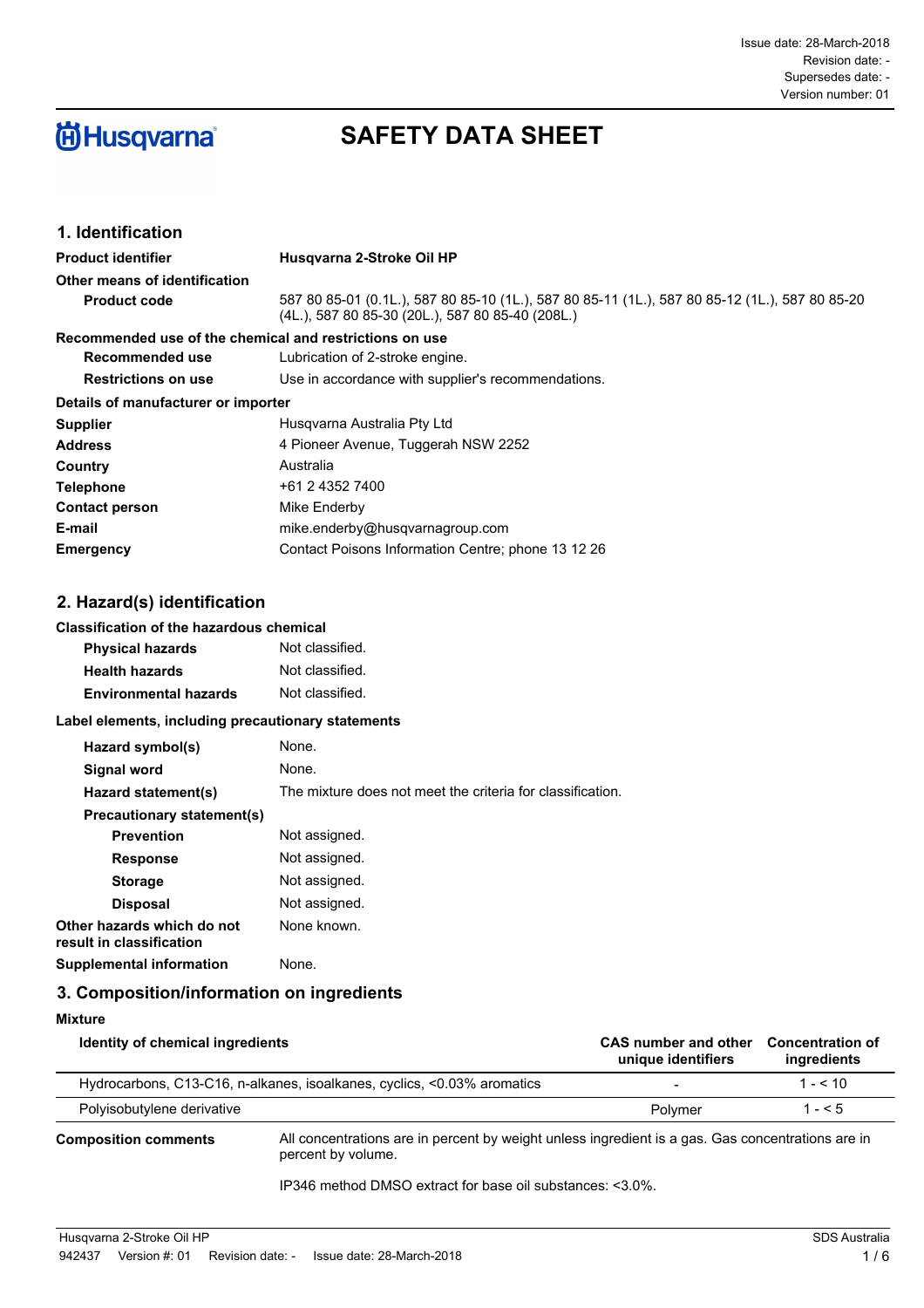### **4. First-aid measures**

### **Description of necessary first aid measures**

| Inhalation                                      | Move to fresh air. Call a physician if symptoms develop or persist.                                                 |  |
|-------------------------------------------------|---------------------------------------------------------------------------------------------------------------------|--|
| <b>Skin contact</b>                             | Wash off with soap and water. Get medical attention if irritation develops and persists.                            |  |
| Eye contact                                     | Rinse with water. Get medical attention if irritation develops and persists.                                        |  |
| Ingestion                                       | Rinse mouth. Get medical attention if symptoms occur.                                                               |  |
| Personal protection for first-aid<br>responders | Ensure that medical personnel are aware of the material(s) involved, and take precautions to<br>protect themselves. |  |
| Symptoms caused by exposure                     | Direct contact with eyes may cause temporary irritation.                                                            |  |
| <b>Medical attention and special</b>            | Treat symptomatically.                                                                                              |  |

## **5. Fire-fighting measures**

**treatment**

| <b>Extinguishing media</b>                                           |                                                                                               |
|----------------------------------------------------------------------|-----------------------------------------------------------------------------------------------|
| Suitable extinguishing<br>media                                      | Water fog. Foam. Dry chemical powder. Carbon dioxide (CO2).                                   |
| Unsuitable extinguishing<br>media                                    | Do not use water jet as an extinguisher, as this will spread the fire.                        |
| Specific hazards arising from<br>the chemical                        | During fire, gases hazardous to health may be formed.                                         |
| Special protective equipment<br>and precautions for fire<br>fighters | Self-contained breathing apparatus and full protective clothing must be worn in case of fire. |
| <b>Fire fighting</b><br>equipment/instructions                       | Move containers from fire area if you can do so without risk.                                 |
| Hazchem code                                                         | None.                                                                                         |
| <b>General fire hazards</b>                                          | No unusual fire or explosion hazards noted.                                                   |
| <b>Specific methods</b>                                              | Use standard firefighting procedures and consider the hazards of other involved materials.    |

### **6. Accidental release measures**

### **Personal precautions, protective equipment and emergency procedures**

| For non-emergency<br>personnel                                  | Keep unnecessary personnel away. For personal protection, see section 8 of the SDS.                                                                                                                                                               |
|-----------------------------------------------------------------|---------------------------------------------------------------------------------------------------------------------------------------------------------------------------------------------------------------------------------------------------|
| For emergency responders                                        | Keep unnecessary personnel away. Use personal protection recommended in Section 8 of the<br>SDS.                                                                                                                                                  |
| <b>Environmental precautions</b>                                | Avoid discharge into drains, water courses or onto the ground.                                                                                                                                                                                    |
| <b>Methods and materials for</b><br>containment and cleaning up | The product is immiscible with water and will spread on the water surface.                                                                                                                                                                        |
|                                                                 | Large Spills: Stop the flow of material, if this is without risk. Dike the spilled material, where this is<br>possible. Absorb in vermiculite, dry sand or earth and place into containers. Following product<br>recovery, flush area with water. |
|                                                                 | Small Spills: Wipe up with absorbent material (e.g. cloth, fleece). Clean surface thoroughly to<br>remove residual contamination.                                                                                                                 |
|                                                                 | Never return spills to original containers for re-use. For waste disposal, see section 13 of the SDS.                                                                                                                                             |
| 7. Handling and storage                                         |                                                                                                                                                                                                                                                   |
| Precautions for safe handling                                   | Observe good industrial hygiene practices. Wear appropriate personal protective equipment. Do<br>not cut, weld, solder, drill, grind, or expose containers to heat, flame, sparks, or other sources of<br>ignition.                               |

Store in original tightly closed container. Store away from incompatible materials (see section 10 of the SDS). **Conditions for safe storage, including any incompatibilities**

### **8. Exposure controls and personal protection**

**Control parameters** Follow standard monitoring procedures.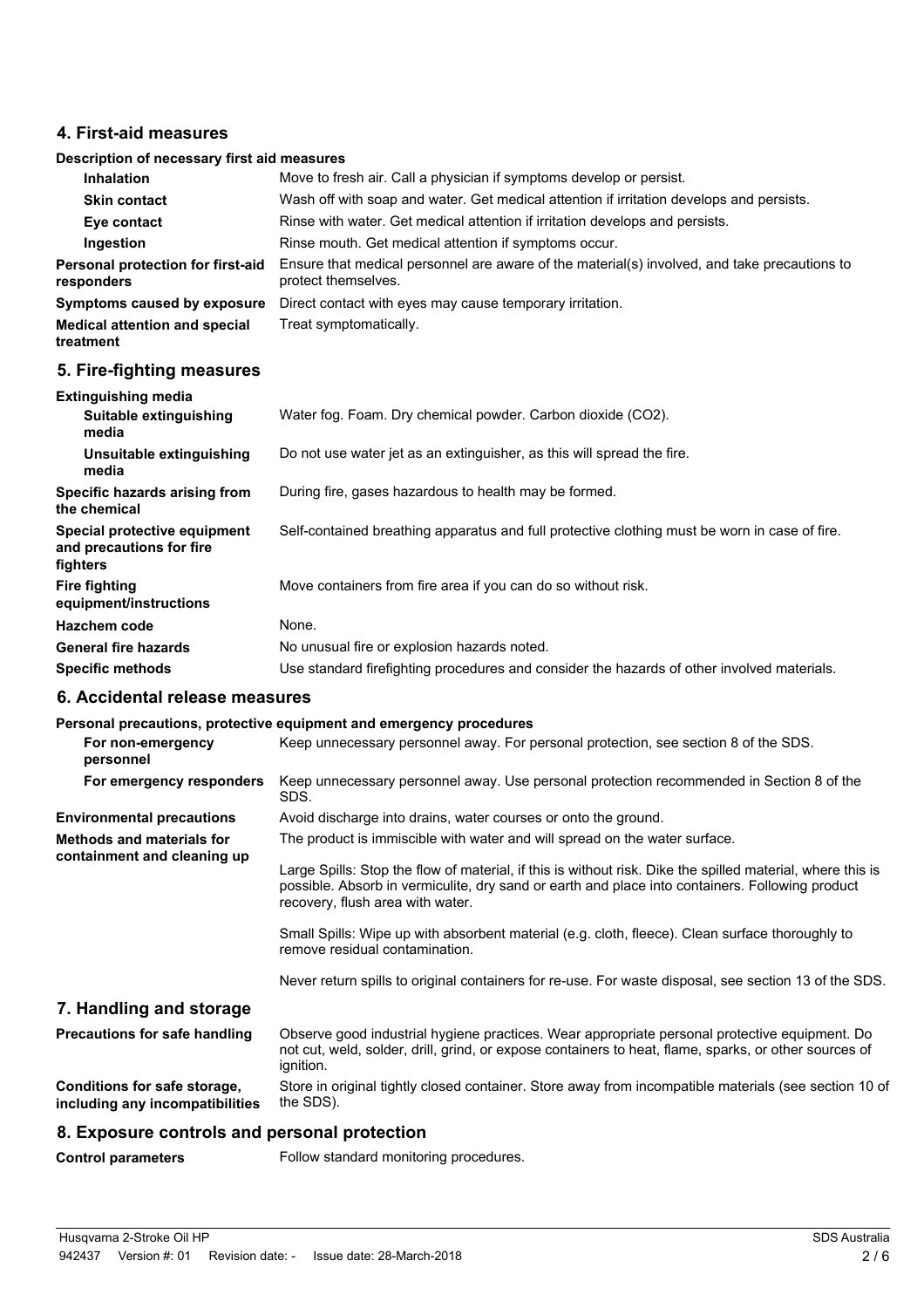### **Occupational exposure limits**

| <b>Product</b>                                   | Australia. National Workplace OELs (Workplace Exposure Standards for Airborne Contaminants, Appendix A)<br>Type                                                                                                                                                                                                                                                                                        | Value            |                      |
|--------------------------------------------------|--------------------------------------------------------------------------------------------------------------------------------------------------------------------------------------------------------------------------------------------------------------------------------------------------------------------------------------------------------------------------------------------------------|------------------|----------------------|
| Oil mist, mineral                                | <b>TWA</b>                                                                                                                                                                                                                                                                                                                                                                                             | $5 \text{ mg/m}$ |                      |
| Environment)                                     | Australia. OELs. (Adopted National Exposure Standards for Atmospheric Contaminants in the Occupational                                                                                                                                                                                                                                                                                                 |                  |                      |
| <b>Product</b>                                   | <b>Type</b>                                                                                                                                                                                                                                                                                                                                                                                            | <b>Value</b>     | Form                 |
| Oil mist, mineral                                | <b>TWA</b>                                                                                                                                                                                                                                                                                                                                                                                             | $5$ mg/m $3$     | Mist.                |
| <b>US. ACGIH Threshold Limit Values</b>          |                                                                                                                                                                                                                                                                                                                                                                                                        |                  |                      |
| <b>Product</b>                                   | Type                                                                                                                                                                                                                                                                                                                                                                                                   | <b>Value</b>     | Form                 |
| Oil mist, mineral                                | <b>TWA</b>                                                                                                                                                                                                                                                                                                                                                                                             | $5$ mg/m $3$     | Inhalable fraction.  |
| in the Work Area (DFG)                           | Germany. DFG MAK List (advisory OELs). Commission for the Investigation of Health Hazards of Chemical Compounds                                                                                                                                                                                                                                                                                        |                  |                      |
| <b>Product</b>                                   | <b>Type</b>                                                                                                                                                                                                                                                                                                                                                                                            | <b>Value</b>     | Form                 |
| Oil mist, mineral                                | <b>TWA</b>                                                                                                                                                                                                                                                                                                                                                                                             | $5 \text{ mg/m}$ | Respirable fraction. |
| <b>Biological limit values</b>                   | No biological exposure limits noted for the ingredient(s).                                                                                                                                                                                                                                                                                                                                             |                  |                      |
| Appropriate engineering<br>controls              | Good general ventilation (typically 10 air changes per hour) should be used. Ventilation rates<br>should be matched to conditions. If applicable, use process enclosures, local exhaust ventilation,<br>or other engineering controls to maintain airborne levels below recommended exposure limits. If<br>exposure limits have not been established, maintain airborne levels to an acceptable level. |                  |                      |
| <b>Eye/face protection</b>                       | Individual protection measures, for example personal protective equipment (PPE)<br>Wear safety glasses with side shields (or goggles).                                                                                                                                                                                                                                                                 |                  |                      |
| <b>Skin protection</b><br><b>Hand protection</b> | Wear appropriate chemical resistant gloves.                                                                                                                                                                                                                                                                                                                                                            |                  |                      |
| <b>Other</b>                                     | Wear suitable protective clothing.                                                                                                                                                                                                                                                                                                                                                                     |                  |                      |
| <b>Respiratory protection</b>                    | In case of insufficient ventilation, wear suitable respiratory equipment.                                                                                                                                                                                                                                                                                                                              |                  |                      |
| <b>Thermal hazards</b>                           | Wear appropriate thermal protective clothing, when necessary.                                                                                                                                                                                                                                                                                                                                          |                  |                      |
| <b>Hygiene measures</b>                          | Always observe good personal hygiene measures, such as washing after handling the material<br>and before eating, drinking, and/or smoking. Routinely wash work clothing and protective<br>equipment to remove contaminants.                                                                                                                                                                            |                  |                      |

## **9. Physical and chemical properties**

| <b>Appearance</b>                            |                                |  |
|----------------------------------------------|--------------------------------|--|
| <b>Physical state</b>                        | Liquid.                        |  |
| Form                                         | Liquid.                        |  |
| Colour                                       | Blue.                          |  |
| Odour                                        | Characteristic.                |  |
| Odour threshold                              | Not available.                 |  |
| рH                                           | Not available.                 |  |
| Melting point/freezing point                 | Not available.                 |  |
| Initial boiling point and boiling<br>range   | Not available.                 |  |
| <b>Flash point</b>                           | 145.0 °C (293.0 °F) (ISO 2592) |  |
| <b>Evaporation rate</b>                      | Not available.                 |  |
| Flammability (solid, gas)                    | Not applicable.                |  |
| Upper/lower flammability or explosive limits |                                |  |
| <b>Flammability limit - lower</b><br>$(\% )$ | Not available.                 |  |
| <b>Flammability limit - upper</b><br>$(\% )$ | Not available.                 |  |
| Vapour pressure                              | Not available.                 |  |
| <b>Vapour density</b>                        | Not available.                 |  |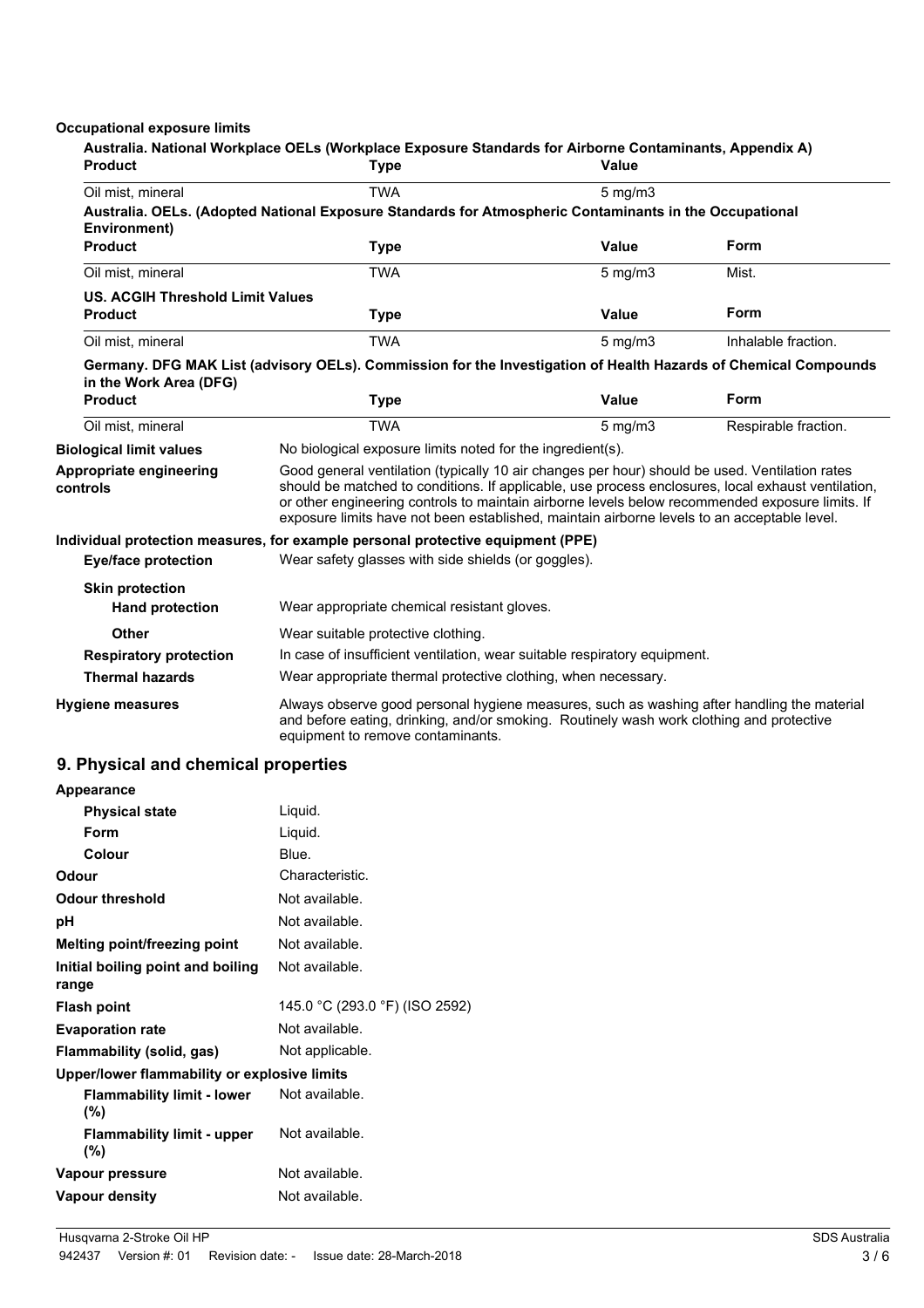| Solubility(ies)                                   |                |
|---------------------------------------------------|----------------|
| Solubility (water)                                | Insoluble.     |
| <b>Partition coefficient</b><br>(n-octanol/water) | Not available. |
| <b>Auto-ignition temperature</b>                  | Not available. |
| <b>Decomposition temperature</b>                  | Not available. |
| <b>Viscosity</b>                                  | Not available. |
| .                                                 |                |

### **Other physical and chemical parameters**

| <b>Explosive properties</b> | Not explosive.                           |
|-----------------------------|------------------------------------------|
| <b>Kinematic viscosity</b>  | 58 mm <sup>2</sup> /s (40 °C) (ISO 3104) |
| <b>Oxidising properties</b> | Not oxidising.                           |

## **10. Stability and reactivity**

| <b>Reactivity</b>                            | The product is stable and non-reactive under normal conditions of use, storage and transport. |
|----------------------------------------------|-----------------------------------------------------------------------------------------------|
| <b>Chemical stability</b>                    | Material is stable under normal conditions.                                                   |
| <b>Possibility of hazardous</b><br>reactions | No dangerous reaction known under conditions of normal use.                                   |
| <b>Conditions to avoid</b>                   | Contact with incompatible materials.                                                          |
| Incompatible materials                       | Strong oxidising agents.                                                                      |
| <b>Hazardous decomposition</b><br>products   | No hazardous decomposition products are known.                                                |

## **11. Toxicological information**

## **Information on possible routes of exposure**

| <b>Inhalation</b>                                     | No adverse effects due to inhalation are expected.                                                                                                                                                    |
|-------------------------------------------------------|-------------------------------------------------------------------------------------------------------------------------------------------------------------------------------------------------------|
| <b>Skin contact</b>                                   | Frequent or prolonged contact may defat and dry the skin, leading to discomfort and dermatitis.                                                                                                       |
| Eye contact                                           | Direct contact with eyes may cause temporary irritation.                                                                                                                                              |
| Ingestion                                             | Expected to be a low ingestion hazard.                                                                                                                                                                |
| <b>Symptoms related to exposure</b>                   | Direct contact with eyes may cause temporary irritation.                                                                                                                                              |
| <b>Acute toxicity</b>                                 | Not expected to be acutely toxic.                                                                                                                                                                     |
| <b>Skin corrosion/irritation</b>                      | Prolonged skin contact may cause temporary irritation.                                                                                                                                                |
| Serious eye damage/irritation                         | Direct contact with eyes may cause temporary irritation.                                                                                                                                              |
| Respiratory or skin sensitisation                     |                                                                                                                                                                                                       |
| <b>Respiratory sensitisation</b>                      | Not a respiratory sensitiser.                                                                                                                                                                         |
| <b>Skin sensitisation</b>                             | This product is not expected to cause skin sensitisation.                                                                                                                                             |
| Germ cell mutagenicity                                | No data available to indicate product or any components present at greater than 0.1% are<br>mutagenic or genotoxic.                                                                                   |
| Carcinogenicity                                       | Not classifiable as to carcinogenicity to humans.                                                                                                                                                     |
| <b>Reproductive toxicity</b>                          | This product is not expected to cause reproductive or developmental effects.                                                                                                                          |
| Specific target organ toxicity -<br>single exposure   | Not classified.                                                                                                                                                                                       |
| Specific target organ toxicity -<br>repeated exposure | Not classified.                                                                                                                                                                                       |
| <b>Aspiration hazard</b>                              | Not an aspiration hazard.                                                                                                                                                                             |
| <b>Chronic effects</b>                                | Prolonged and repeated contact with used oil may cause serious skin diseases, such as<br>dermatitis and skin cancer.                                                                                  |
| 12. Ecological information                            |                                                                                                                                                                                                       |
| <b>Ecotoxicity</b>                                    | The product is not classified as environmentally hazardous. However, this does not exclude the<br>possibility that large or frequent spills can have a harmful or damaging effect on the environment. |
| Persistence and degradability                         | The product is expected to be biodegradable.                                                                                                                                                          |
| <b>Bioaccumulative potential</b>                      | No data available.                                                                                                                                                                                    |
| <b>Mobility in soil</b>                               | The product is immiscible with water and will spread on the water surface.                                                                                                                            |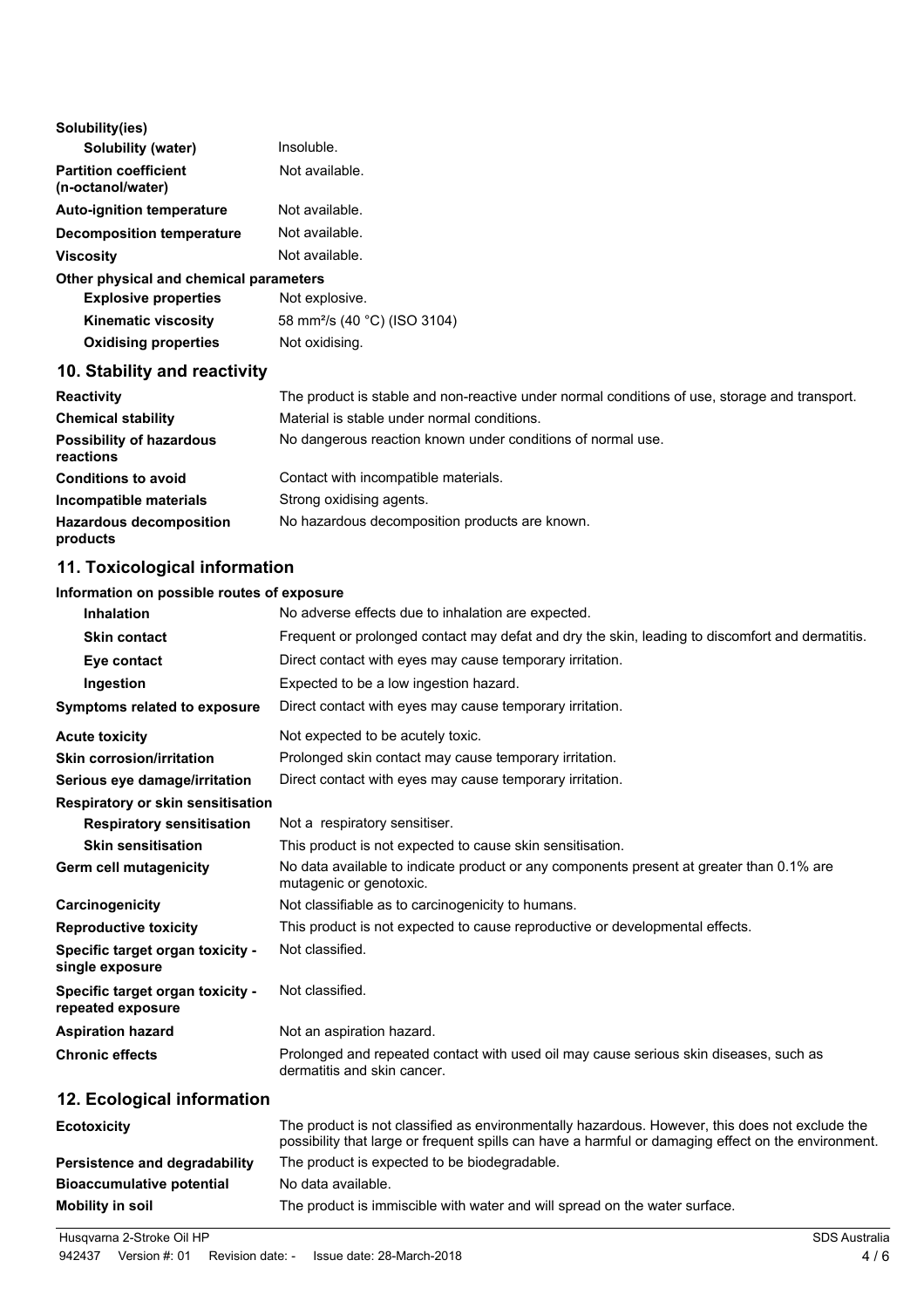| Oil spills are generally hazardous to the environment.                                                                                                                                                                 |
|------------------------------------------------------------------------------------------------------------------------------------------------------------------------------------------------------------------------|
| 13. Disposal considerations                                                                                                                                                                                            |
| Collect and reclaim or dispose in sealed containers at licensed waste disposal site.                                                                                                                                   |
| Dispose of in accordance with local regulations. Empty containers or liners may retain some<br>product residues. This material and its container must be disposed of in a safe manner (see:<br>Disposal instructions). |
| Since emptied containers may retain product residue, follow label warnings even after container is<br>emptied. Empty containers should be taken to an approved waste handling site for recycling or<br>disposal.       |
|                                                                                                                                                                                                                        |

## **14. Transport information**

### **ADG**

Not regulated as dangerous goods.

### **RID**

Not regulated as dangerous goods.

### **IATA**

Not regulated as dangerous goods.

### **IMDG**

Not regulated as dangerous goods.

**Transport in bulk according to** Not established. **Annex II of MARPOL 73/78 and the IBC Code**

### **15. Regulatory information**

### **Safety, health and environmental regulations**

**National regulations**

This Safety Data Sheet was prepared in accordance with Australia Model Code of Practice for the preparation of Safety Data Sheets for Hazardous Chemicals (23/12/2011).

**Australia Medicines & Poisons Appendix A** Poisons schedule number not allocated. **Australia Medicines & Poisons Appendix B** Poisons schedule number not allocated. **Australia Medicines & Poisons Appendix D** Poisons schedule number not allocated. **Australia Medicines & Poisons Appendix E** Poisons schedule number not allocated. **Australia Medicines & Poisons Appendix F** Poisons schedule number not allocated. **Australia Medicines & Poisons Appendix G** Poisons schedule number not allocated. **Australia Medicines & Poisons Appendix H** Poisons schedule number not allocated. **Australia Medicines & Poisons Appendix I** Poisons schedule number not allocated. **Australia Medicines & Poisons Appendix J** Poisons schedule number not allocated. **Australia Medicines & Poisons Appendix K** Poisons schedule number not allocated. **Australia Medicines & Poisons Schedule 10** Poisons schedule number not allocated. **Australia Medicines & Poisons Schedule 2** Poisons schedule number not allocated. **Australia Medicines & Poisons Schedule 3** Poisons schedule number not allocated. **Australia Medicines & Poisons Schedule 4** Poisons schedule number not allocated. **Australia Medicines & Poisons Schedule 5** Poisons schedule number not allocated.